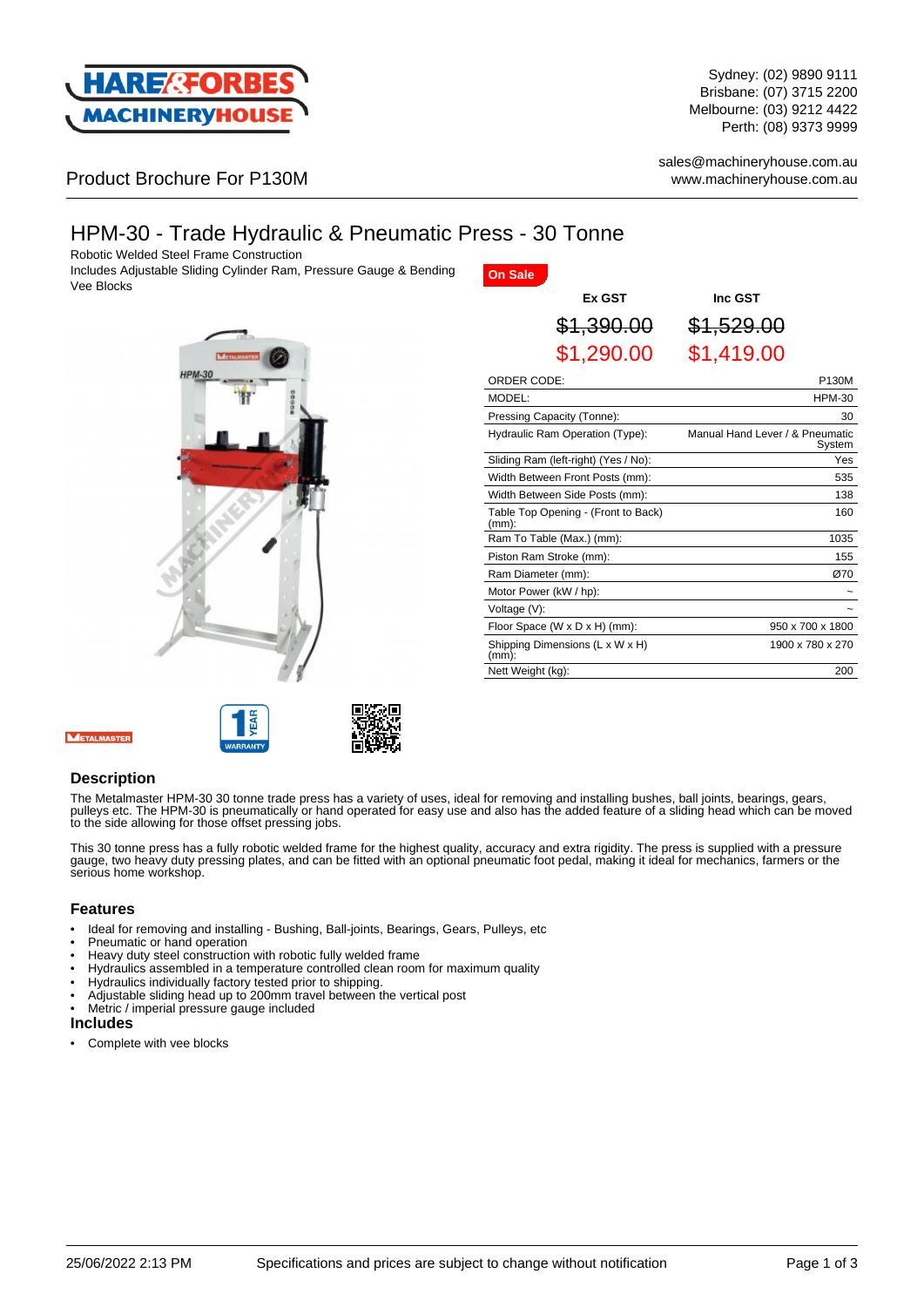

## Product Brochure For P130M

Sydney: (02) 9890 9111 Brisbane: (07) 3715 2200 Melbourne: (03) 9212 4422 Perth: (08) 9373 9999

sales@machineryhouse.com.au www.machineryhouse.com.au

### **Specific Features**







Robotic Welded Frame **Hydraulic Pnematic Hand Pump** Metric / Imperial Pressure Gauge Table Pins With Safety Clips









Dual Purpose Pressing Blocks Pneumatic Valve Control Purizontal Sliding Ram Ram Top View With Bearing Slide







Sliding Ram With Handle Includes Removable Ram Top Cap Front View Left View



Rear View **Right Side View Right Side View Right Side View** left Side View